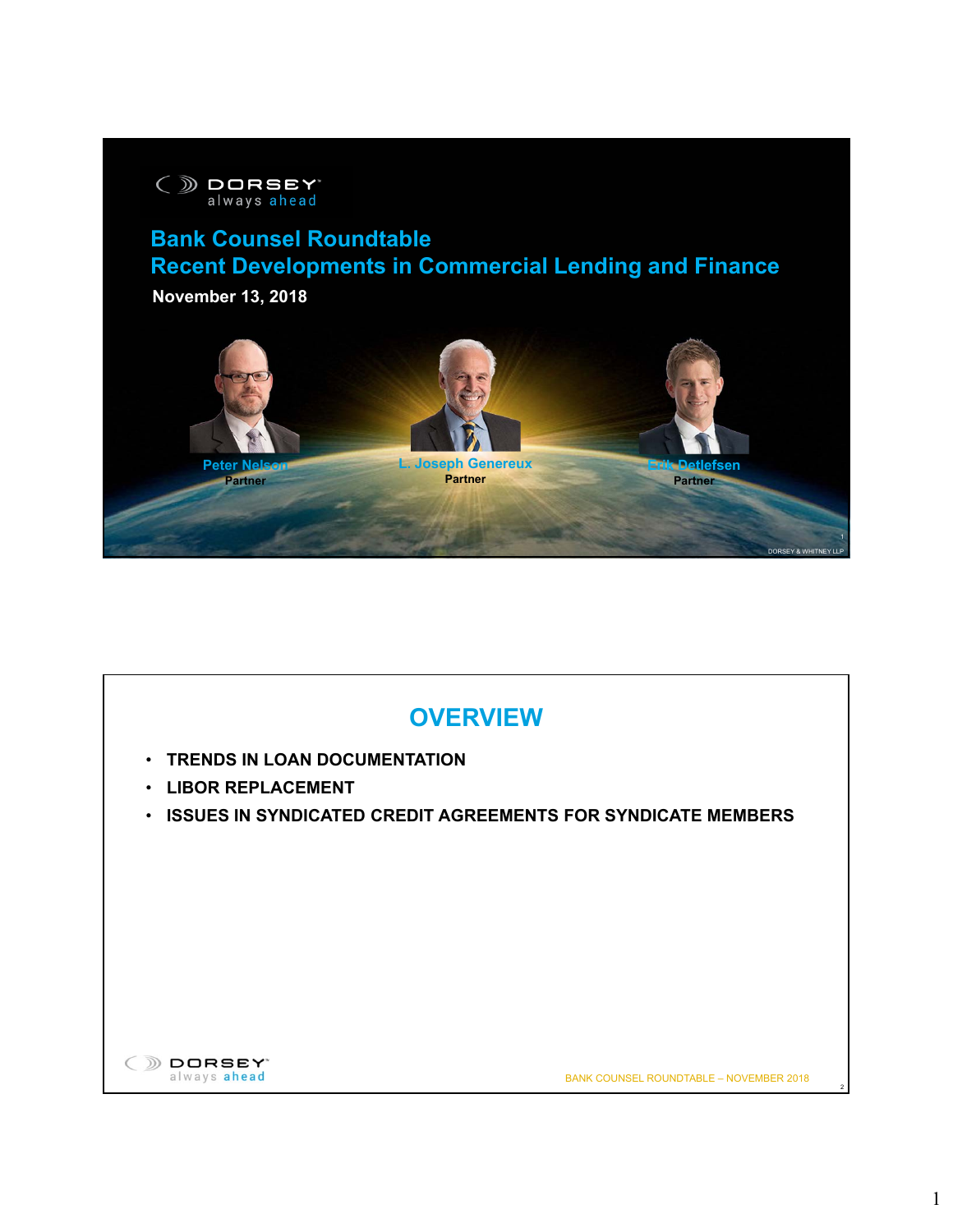

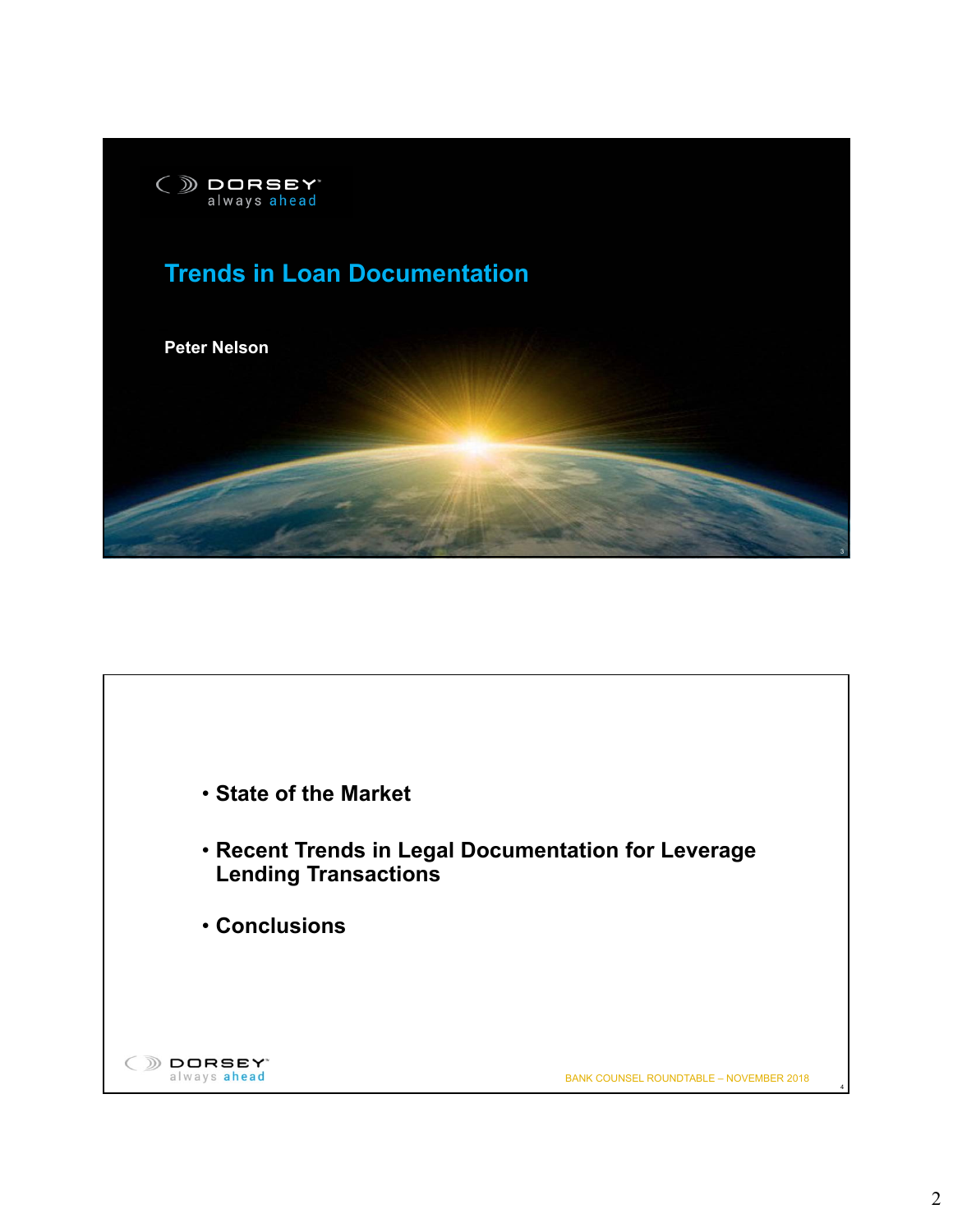

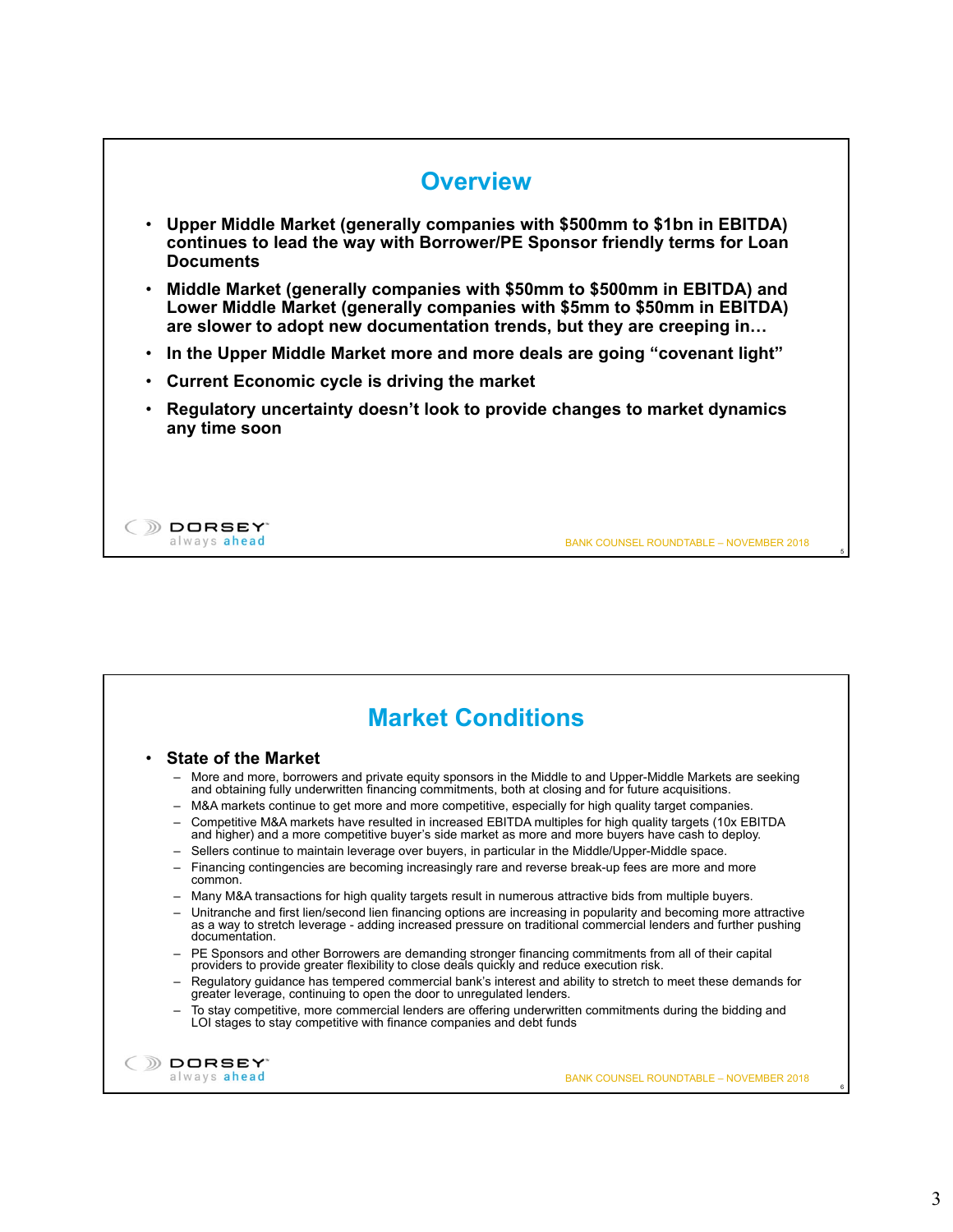

| <b>Current Trends:</b><br>- In part as a result of the 2013 Leveraged Lending Guidance, unregulated lenders could provide higher                                                                                          |
|---------------------------------------------------------------------------------------------------------------------------------------------------------------------------------------------------------------------------|
| leverage, usually based on the valuation of fixed and current assets                                                                                                                                                      |
| - Non-regulated lenders have aggressively taken share from regulated commercial banks with deals,<br>recently these deals typically include the following:                                                                |
| . Higher leverage multiples, no market flex, no debt ratings                                                                                                                                                              |
| • First lien/second lien debt structure<br>• Syndicated on a club basis including both regulated banks and non-regulated lenders                                                                                          |
| <b>Responses from Regulated Banks</b>                                                                                                                                                                                     |
| - Many are starting to offer skinny amortization – i.e., 1% for 5 years                                                                                                                                                   |
| - Establishing partnerships with direct lenders to provide ABL revolvers on LBOs, participate in Unitranche<br>deals, and other "creative" structures                                                                     |
| Takeaway -                                                                                                                                                                                                                |
| - Uncertain regulatory environment                                                                                                                                                                                        |
| - Record high multiples for M&A deals                                                                                                                                                                                     |
| - Limited inventory of quality Targets, and                                                                                                                                                                               |
| - Record leverage                                                                                                                                                                                                         |
| - Current conditions are ripe for PE Sponsors and other Borrowers to push documentation limits and<br>demand more flexibility, require more certainty and generally loosen the reigns across the boardat least<br>for now |
| DORSEY <sup>*</sup>                                                                                                                                                                                                       |
| always ahead<br><b>BANK COUNSEL ROUNDTABLE - NOVEMBER 2018</b>                                                                                                                                                            |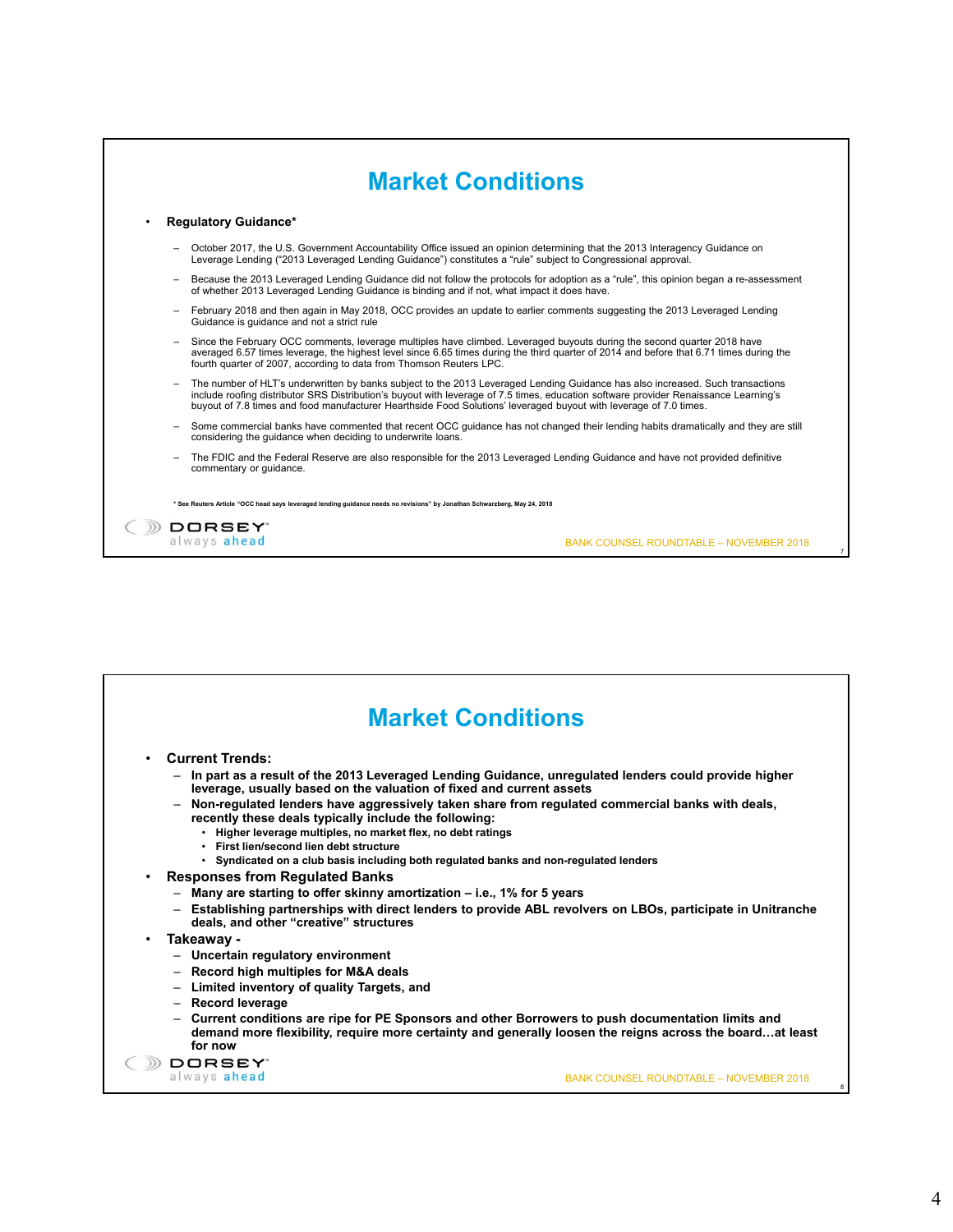

| <b>Fully Underwritten Commitments</b><br>٠                                                                                                                                       |                                                                                                                                                                                                                                                                                                                                                                                                                             |
|----------------------------------------------------------------------------------------------------------------------------------------------------------------------------------|-----------------------------------------------------------------------------------------------------------------------------------------------------------------------------------------------------------------------------------------------------------------------------------------------------------------------------------------------------------------------------------------------------------------------------|
| - Commitment Letters                                                                                                                                                             |                                                                                                                                                                                                                                                                                                                                                                                                                             |
| • Buyers increasingly being pushed to eliminate financing contingencies                                                                                                          |                                                                                                                                                                                                                                                                                                                                                                                                                             |
|                                                                                                                                                                                  | • Commitment Letters are becoming more common, even in the Lower Middle Market                                                                                                                                                                                                                                                                                                                                              |
| - Commitment Contingencies<br>• PE Sponsors/Buyers are looking to reduce/eliminate risk                                                                                          |                                                                                                                                                                                                                                                                                                                                                                                                                             |
| • Sellers are able to push Buyers to close                                                                                                                                       |                                                                                                                                                                                                                                                                                                                                                                                                                             |
| • Reverse break-up fees fuel the need for certainty                                                                                                                              |                                                                                                                                                                                                                                                                                                                                                                                                                             |
| - Fully Committed Deals                                                                                                                                                          | . PE Sponsors/Buyers are pushing to eliminate all "outs" – including diligence outs, syndication outs, etc.<br>· Sun Guard protections are now the market standard - essentially Lenders are required to fund if the<br>Buyer is required to close the acquisition – even if a Default or Event of Default is ongoing<br>. In the Upper Middle Market and top half of the Middle Market, fully underwritten commitments are |
| increasing in popularity<br>• PE Sponsors and Borrowers push syndication risk on to the lead Agent<br>• Economics can be attractive, but risks for lenders continues to increase |                                                                                                                                                                                                                                                                                                                                                                                                                             |
| considerations                                                                                                                                                                   | - Takeaway – As PE Sponsors push for more certainty in their commitments, obvious issues of<br>legal and financial diligence, credit approvals, timing and scope of "outs" become key                                                                                                                                                                                                                                       |
| <b>DORSEY</b>                                                                                                                                                                    |                                                                                                                                                                                                                                                                                                                                                                                                                             |
| always ahead                                                                                                                                                                     | <b>BANK COUNSEL ROUNDTABLE - NOVEMBER 2018</b>                                                                                                                                                                                                                                                                                                                                                                              |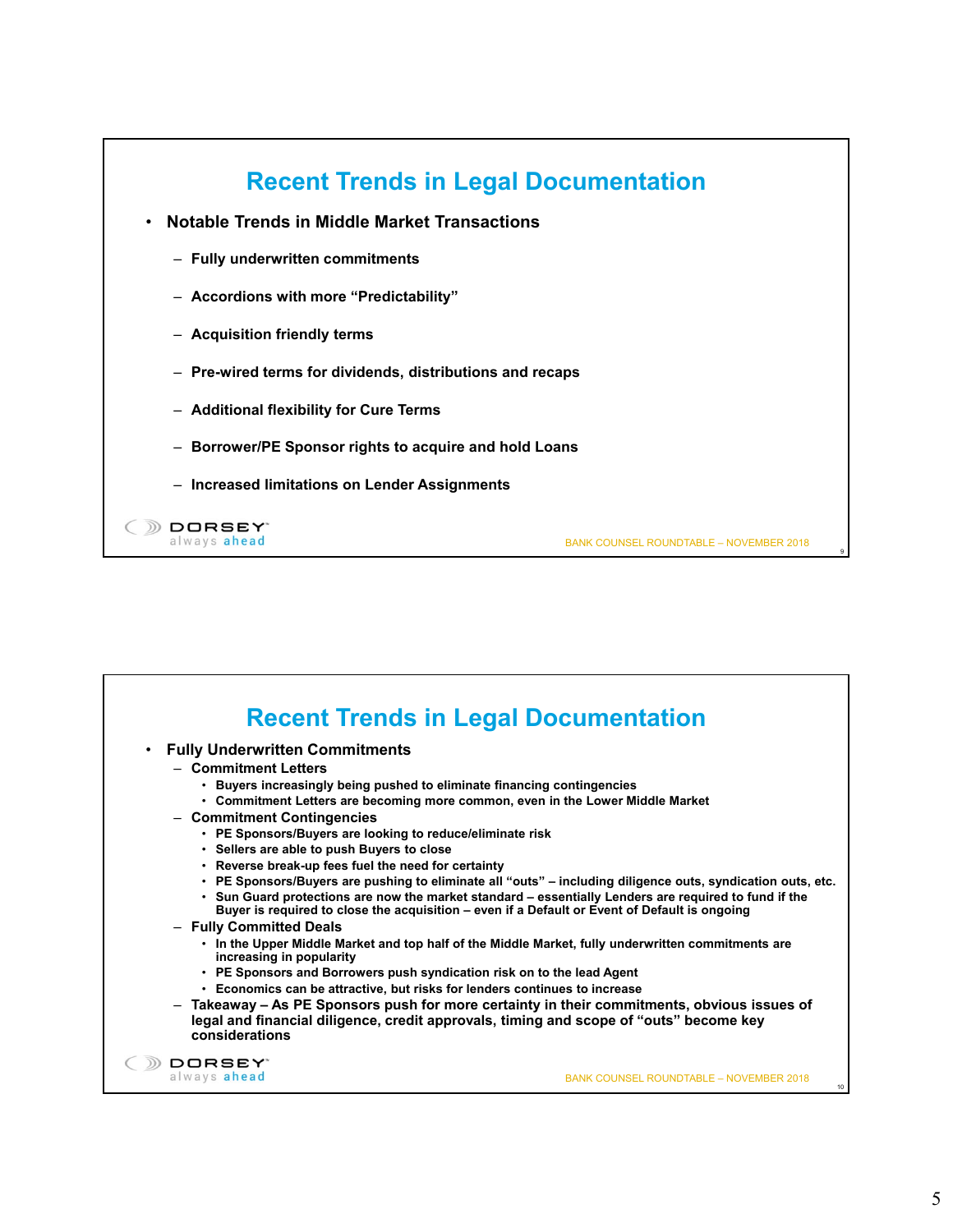

|                                                                                                   | <b>Recent Trends in Legal Documentation</b>                                                                                                                                                  |
|---------------------------------------------------------------------------------------------------|----------------------------------------------------------------------------------------------------------------------------------------------------------------------------------------------|
| <b>Acquisition Friendly Terms</b><br>$\bullet$                                                    |                                                                                                                                                                                              |
| - Permitted Acquisitions Terms                                                                    |                                                                                                                                                                                              |
| • Funding Sources are broadening to include accordion exercise                                    |                                                                                                                                                                                              |
| • Permitted deal sizes are growing                                                                |                                                                                                                                                                                              |
| • Fewer Restrictions                                                                              |                                                                                                                                                                                              |
| - Pro foma compliance with covenants is often the maximum restriction                             |                                                                                                                                                                                              |
| - Permit acquisitions of negative EBITDA companies                                                | - Test may be measured when deal is inked, as opposed to when it's finally closed = more predictability                                                                                      |
| - Permitted Acquisition Conditions                                                                |                                                                                                                                                                                              |
| . Many joinder requirements now post-closing, even if funded with Loans                           |                                                                                                                                                                                              |
| • Debt and even Liens may be permitted to stay in place                                           |                                                                                                                                                                                              |
|                                                                                                   | . Sun Guard protections require Lenders to permit and even fund the Acquisition, even if circumstances                                                                                       |
| have deteriorated                                                                                 |                                                                                                                                                                                              |
| key elements:<br>• Target performance<br>• Borrower performance<br>• Legal/collateral protections | - Takeaway – As Borrowers and PE Sponsors push for more flexibility to permit Acquisitions<br>and insert more certainty into their acquisition strategy, focus acquisition conditions on the |
| • Acquisition funding sources                                                                     |                                                                                                                                                                                              |
| <b>DORSEY</b> *<br>always ahead                                                                   |                                                                                                                                                                                              |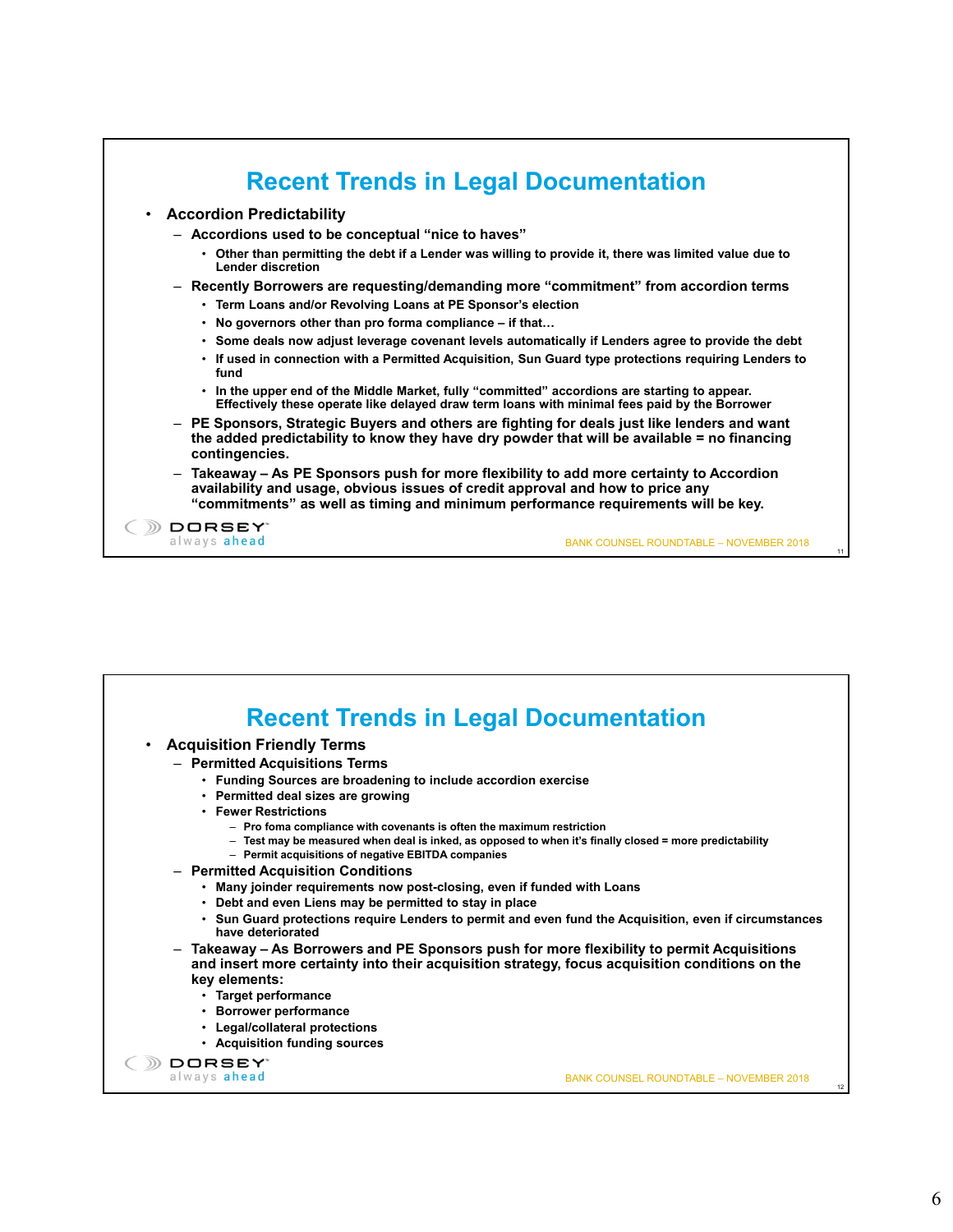| <b>Dividends and Distributions</b><br>$\bullet$ |                                                                                                                                                                                                                                                                      |  |
|-------------------------------------------------|----------------------------------------------------------------------------------------------------------------------------------------------------------------------------------------------------------------------------------------------------------------------|--|
| - Permitted Dividends                           |                                                                                                                                                                                                                                                                      |  |
|                                                 | . Some PE Sponsors and other high quality Borrowers are getting flexibility to permit dividends subject to<br>pro forma compliance tests                                                                                                                             |  |
|                                                 | - Mostly happening in the Upper Middle Market and upper half of the Middle Market                                                                                                                                                                                    |  |
|                                                 | - Lower Middle Market seems to continue resisting this trend                                                                                                                                                                                                         |  |
|                                                 | Test measures performance at the time the dividend is announced and permits the dividend even if<br>performance deteriorates                                                                                                                                         |  |
|                                                 | Funding Sources are broadening to include revolving loans, accordion exercise and even delayed draw<br>term loans                                                                                                                                                    |  |
| $\overline{\phantom{m}}$                        | Takeaway – As Borrowers push for more flexibility to see earlier returns on their investment, beware of the impacts<br>on long term debt service capabilities and ensure the proper protections are in place to limit dividends when<br>performance is deteriorating |  |

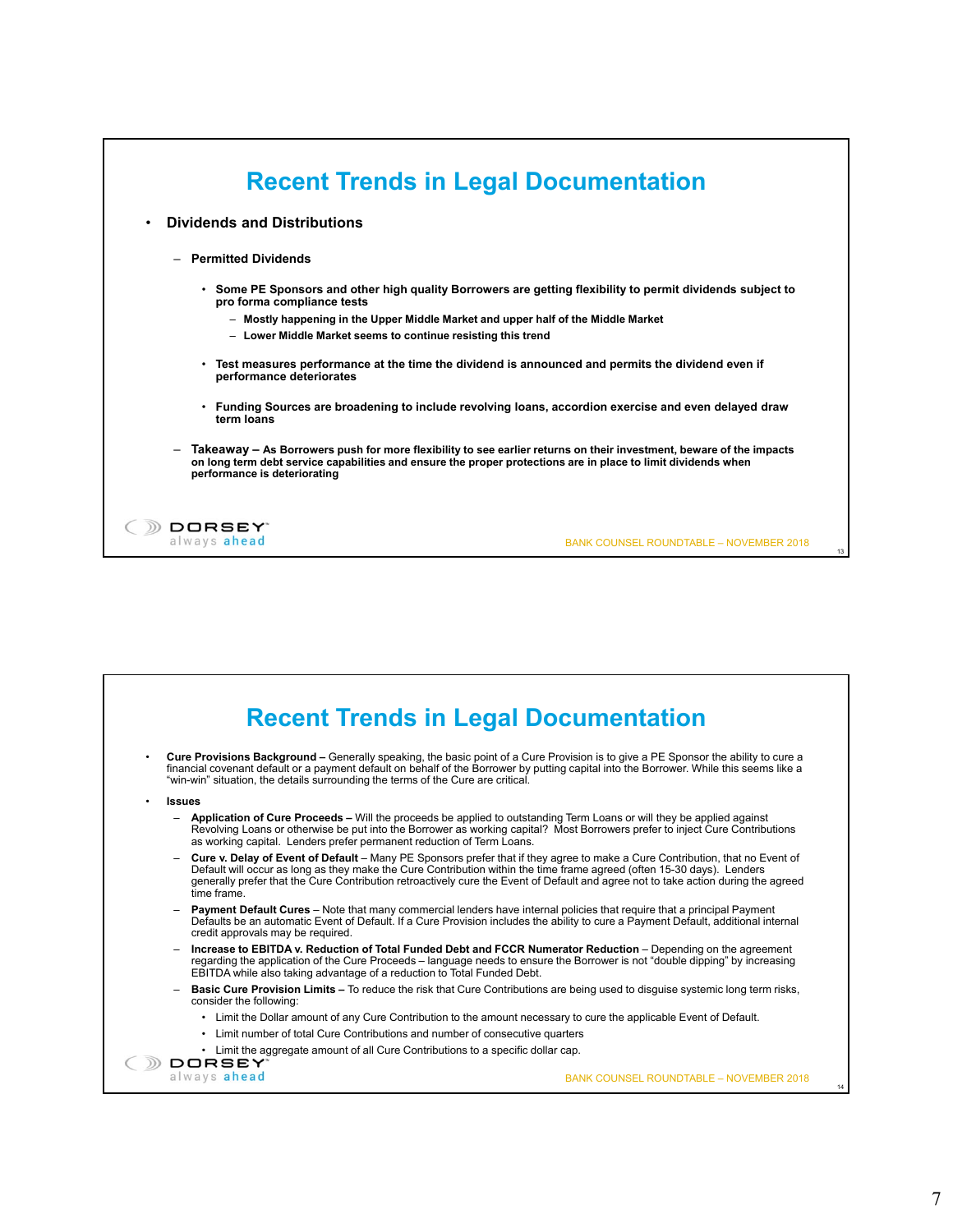| <b>Cure Provisions - Recent Trends</b>                                                                                                                                                                       |                                                                                                             |
|--------------------------------------------------------------------------------------------------------------------------------------------------------------------------------------------------------------|-------------------------------------------------------------------------------------------------------------|
|                                                                                                                                                                                                              |                                                                                                             |
| - Similar to accordions, these used to be conceptual "nice to haves"                                                                                                                                         |                                                                                                             |
| Recent history has seen PE Sponsors using Cure Provisions more often rather than engaging in<br>negotiations for Maintenance Agreements - especially if the cure rights apply proceeds to working<br>capital |                                                                                                             |
| PE Sponsors are requesting/demanding more flexibility<br>$\overline{\phantom{m}}$                                                                                                                            |                                                                                                             |
| • Cure contributions from subordinated debt or equity                                                                                                                                                        |                                                                                                             |
| Increased number of cures, reduced limits on contribution frequency<br>٠<br>Increase the maximum amount of cure contribution<br>٠                                                                            |                                                                                                             |
| Cure contributions applied to cure multiple covenant defaults<br>٠                                                                                                                                           |                                                                                                             |
| ٠<br>agreements or other remedies                                                                                                                                                                            | Cure contributions as working capital incentivize use of the cure instead of negotiating maintenance        |
| favorable, beware of the potential for a Cure to be used to manipulate the Borrower's financial health.                                                                                                      | Takeaway - Cure Provisions are ubiquitous and more increasingly being used. As terms become more PE Sponsor |
| DORSEY"                                                                                                                                                                                                      |                                                                                                             |
| always ahead                                                                                                                                                                                                 | <b>BANK COUNSEL ROUNDTABLE - NOVEMBER 2018</b>                                                              |

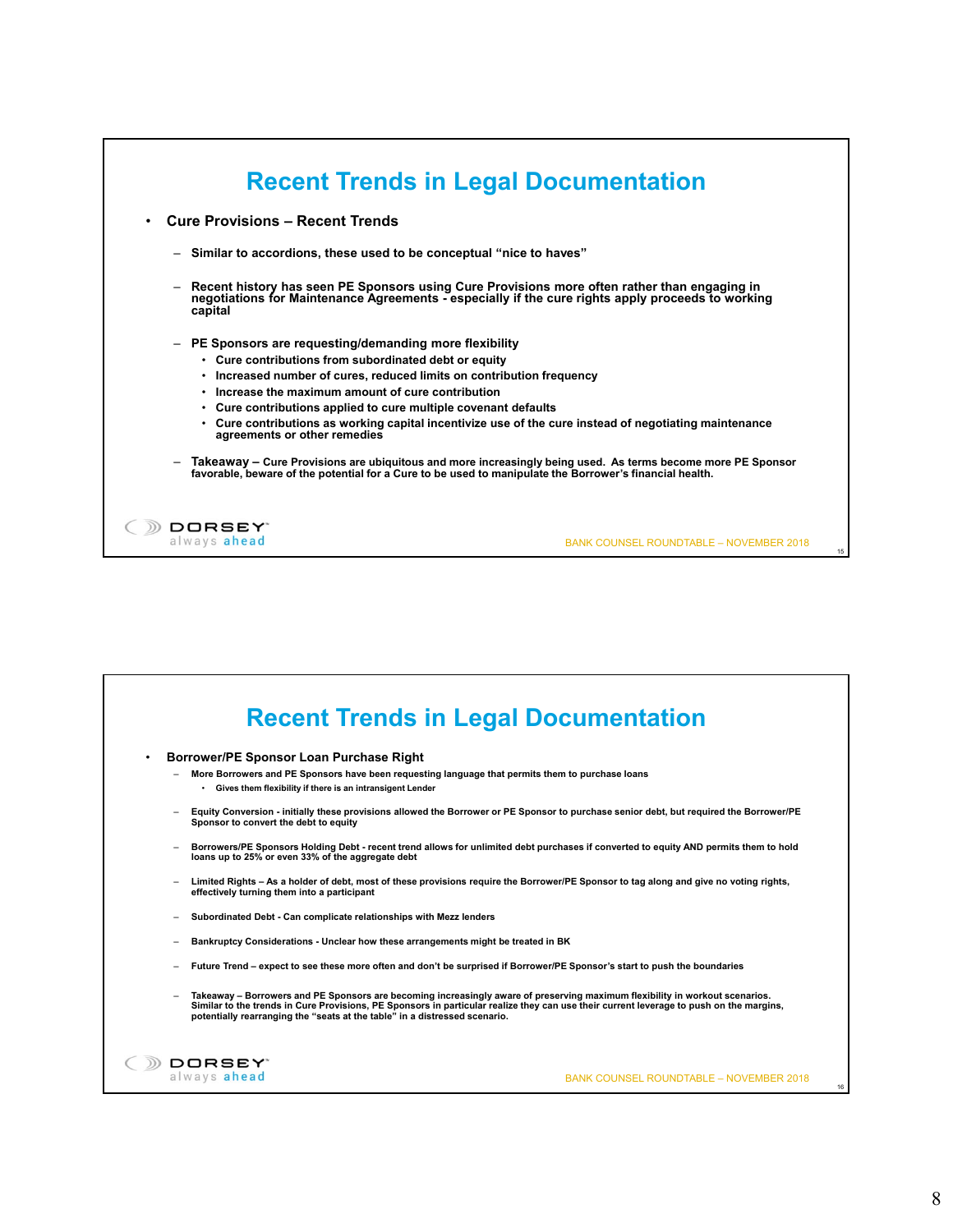

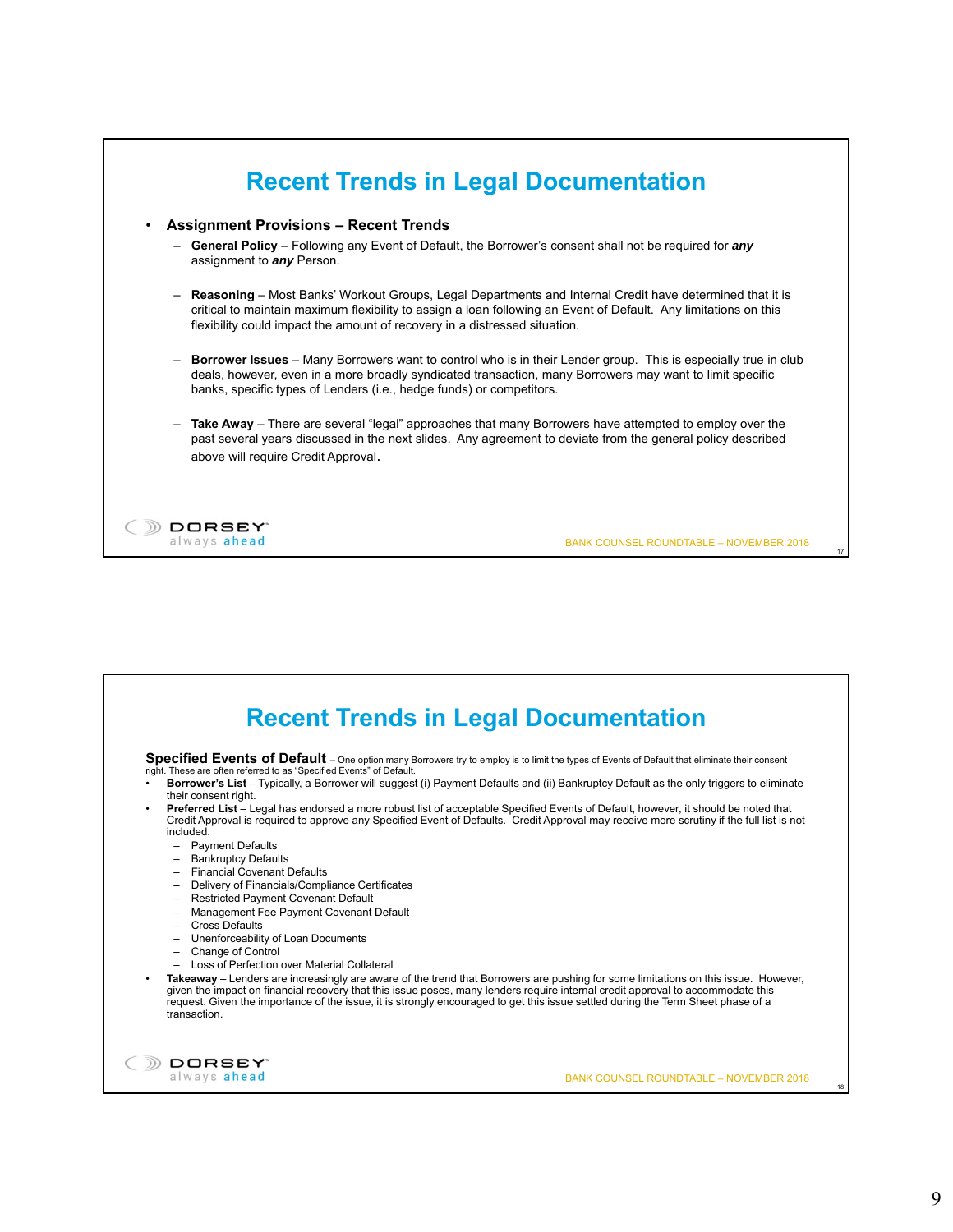| Default.                 | Competitor Lists/Disqualified Lender Lists – Two recent issues being brought up more and more are (i) restricting any competitor from<br>being an eligible assignee, and (ii) restricting certain types of institutions from being eligible assignees, both before and after an Event of                                                                                                                                               |  |
|--------------------------|----------------------------------------------------------------------------------------------------------------------------------------------------------------------------------------------------------------------------------------------------------------------------------------------------------------------------------------------------------------------------------------------------------------------------------------|--|
|                          | <b>Issues</b> – The reason Borrower's want to limit any competitors or certain types of financial institutions from being Lenders is<br>relatively straightforward. Bank policy on whether to entertain the request will depend in large part on whether the request relates to<br>pre or post Event of Default assignments.                                                                                                           |  |
| $\overline{\phantom{m}}$ | <b>Prior to an Event of Default</b> – The biggest issue is quantifying who constitutes a "Competitor" and the scope of any Disqualified<br>Institutions                                                                                                                                                                                                                                                                                |  |
|                          | Borrower's List – usually incorporates vague undefined concepts such as: "any Person that is a direct competitor as the Borrower"<br>or "any Person that is in substantially the same line of business as the Borrower". For Disqualified Institutions, the request usually<br>includes "any hedge fund or other Person employing a similar investment strategy".                                                                      |  |
|                          | Preferred Approach – require the Borrower to attach a schedule with specific names and then provide for "additional direct"<br>$\bullet$<br>competitors of the Borrower that are Person's engaged in substantially the same line of Business as the Borrower, in each case, as<br>approved by the Agent from time to time in its sole discretion".                                                                                     |  |
| $\overline{\phantom{0}}$ | After and Event of Default – As is the case with any limitation on assignments after an Event of Default, any exception will require<br>Credit Approval. However, keeping the lists specific, and limiting the ability to add any additional names after Closing will reduce the<br>attendant risks and are therefore preferable.                                                                                                      |  |
|                          | <b>Takeaway</b> – Lenders are increasingly are aware of the trend to include limitations on Competitors and Disqualified Institutions.<br>However, given the impact on financial recovery that this issue poses, many lenders require internal credit approval to accommodate<br>this request. Given the importance of the issue, it is strongly encouraged to get this issue settled during the Term Sheet phase of a<br>transaction. |  |

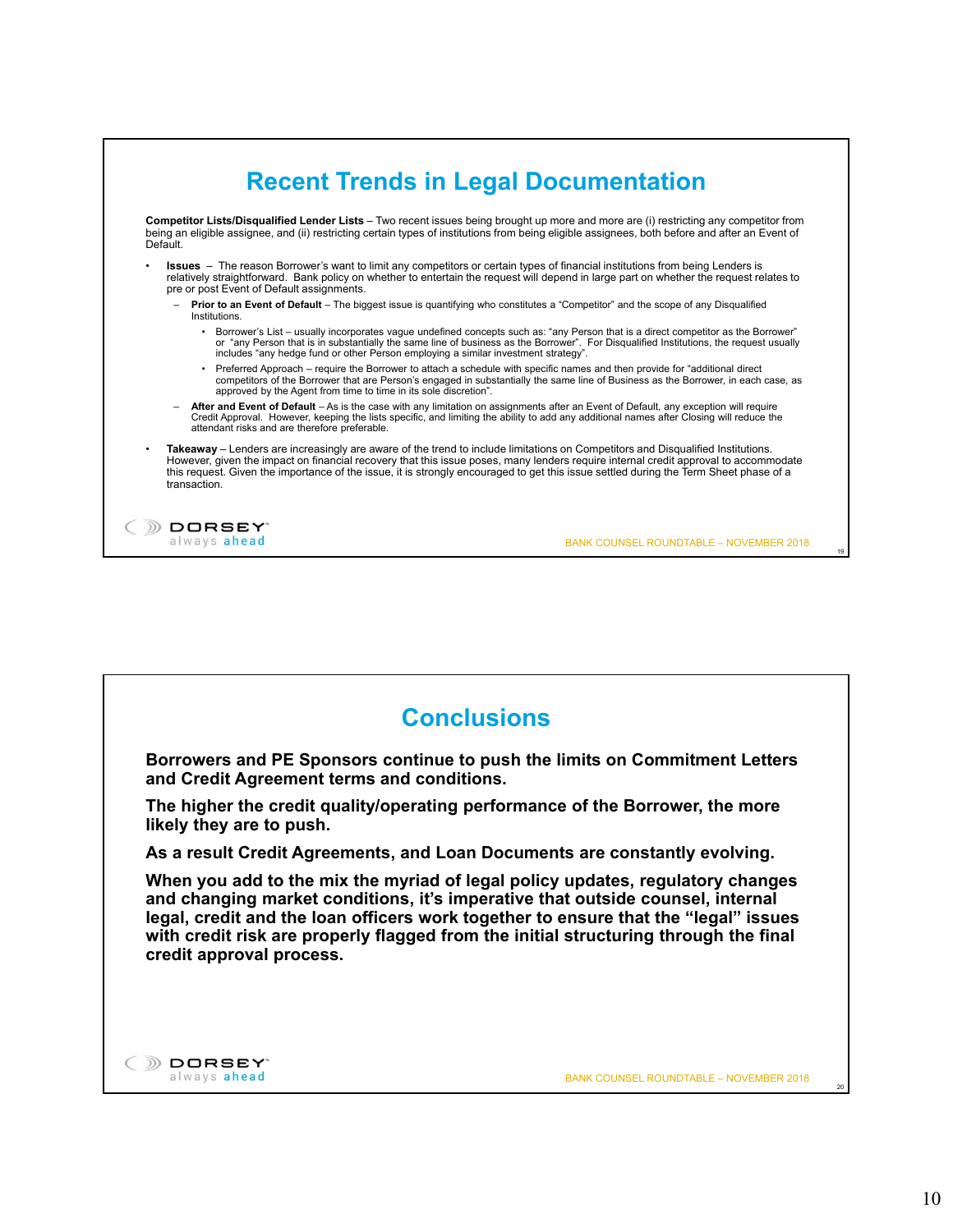

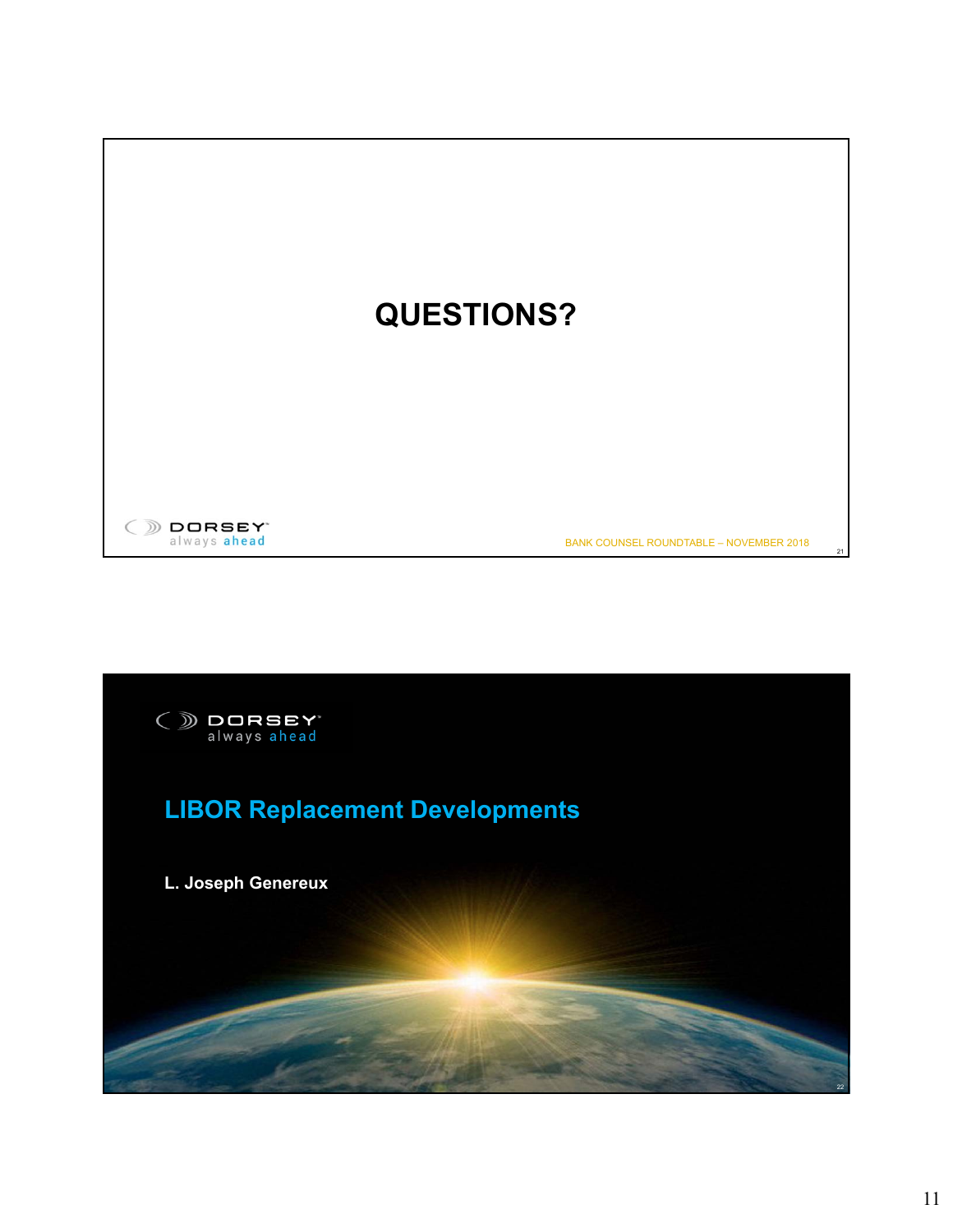

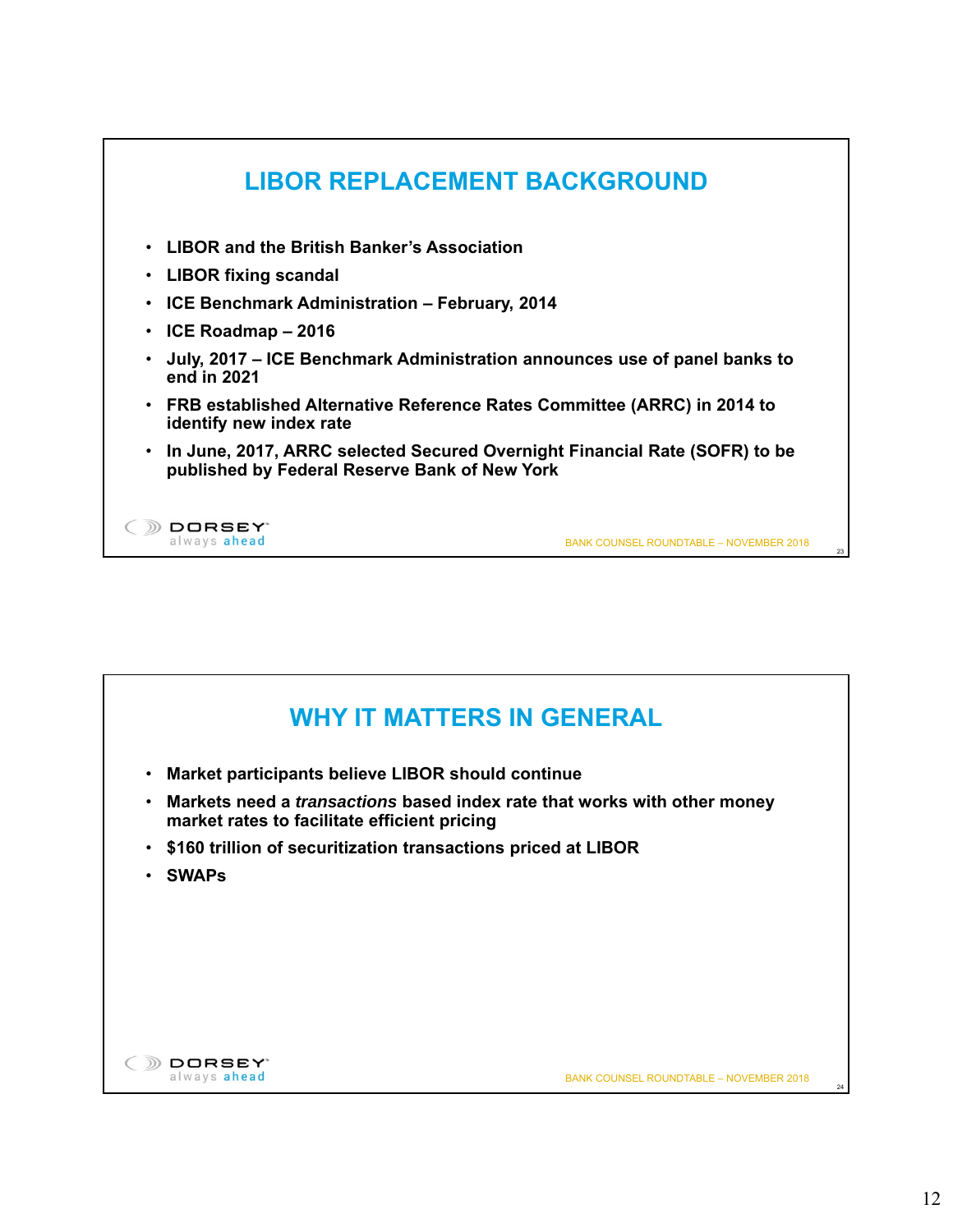

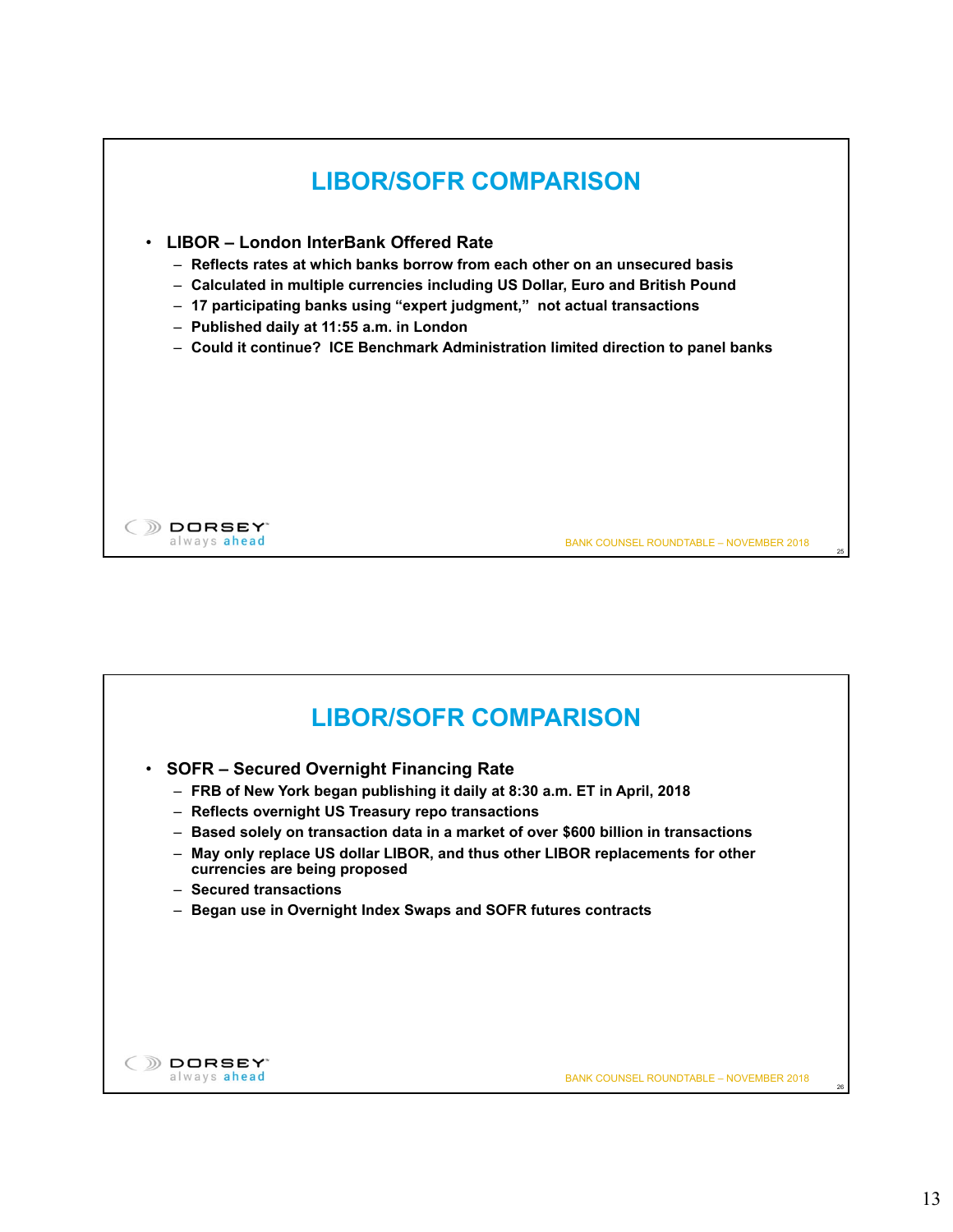

## **CURRENT APPROACHES ON NEW TRANSACTIONS AND AMENDMENTS**

- **General principles:**
	- **Clear trigger on use of replacement index**
	- **Flexible enough to identify new index rate**
	- **Specific enough so new index rate can be applied**
	- **Minimize market distortions**



BANK COUNSEL ROUNDTABLE – NOVEMBER 2018

28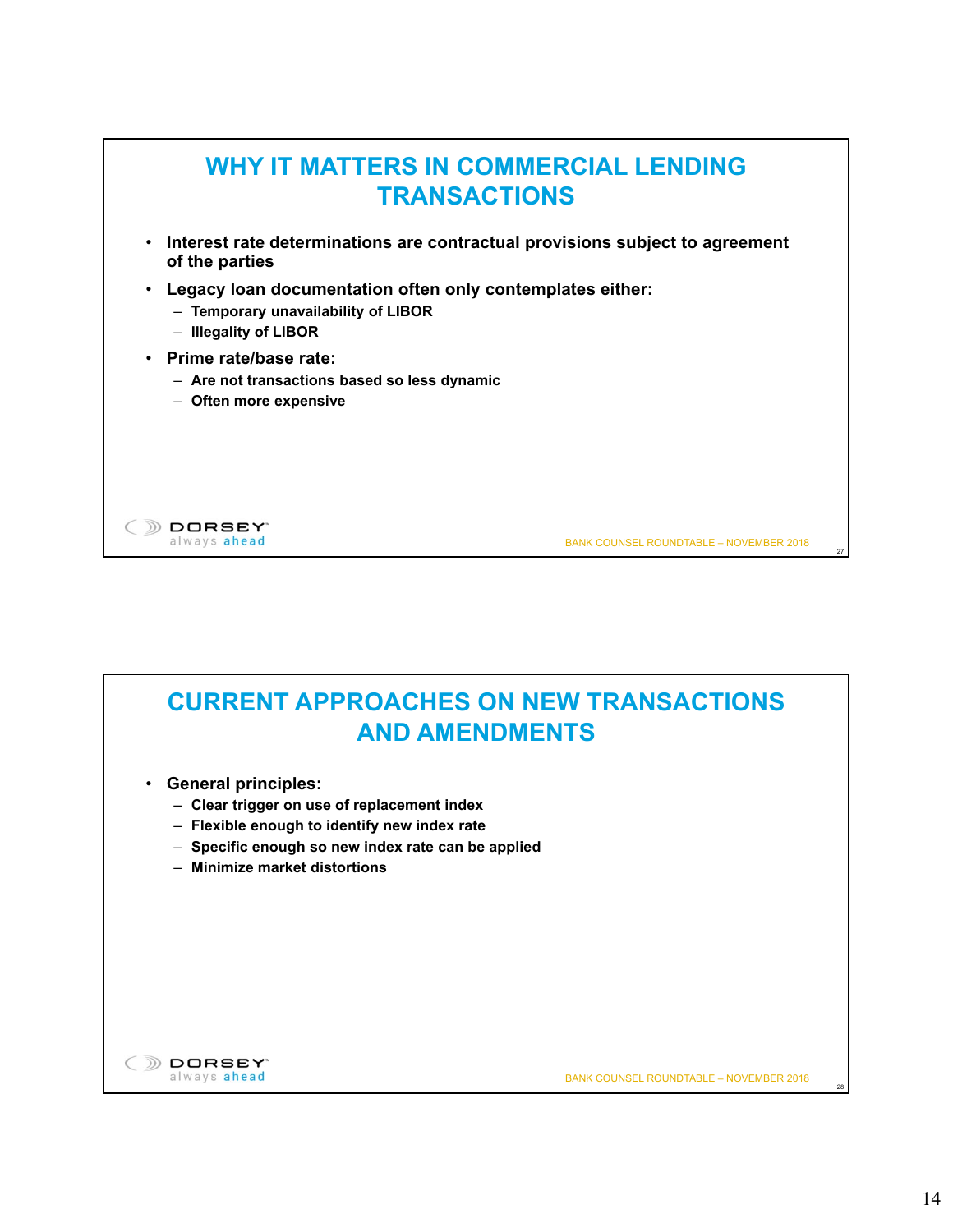



- **Borrower's Perspective:**
	- **Address applicable margin distortions if new index rate is substantially different**
	- **Seat at the table**



BANK COUNSEL ROUNDTABLE – NOVEMBER 2018

30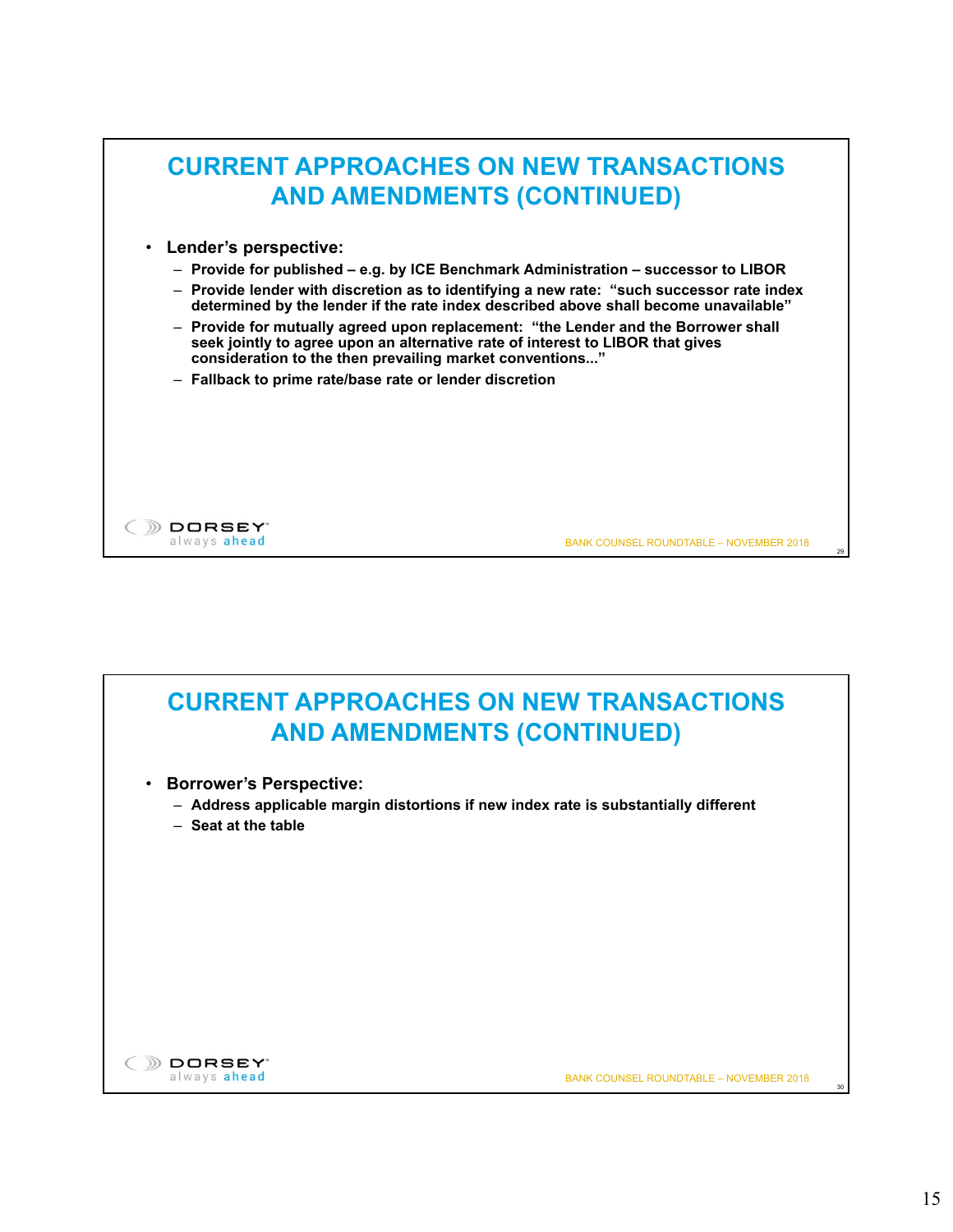

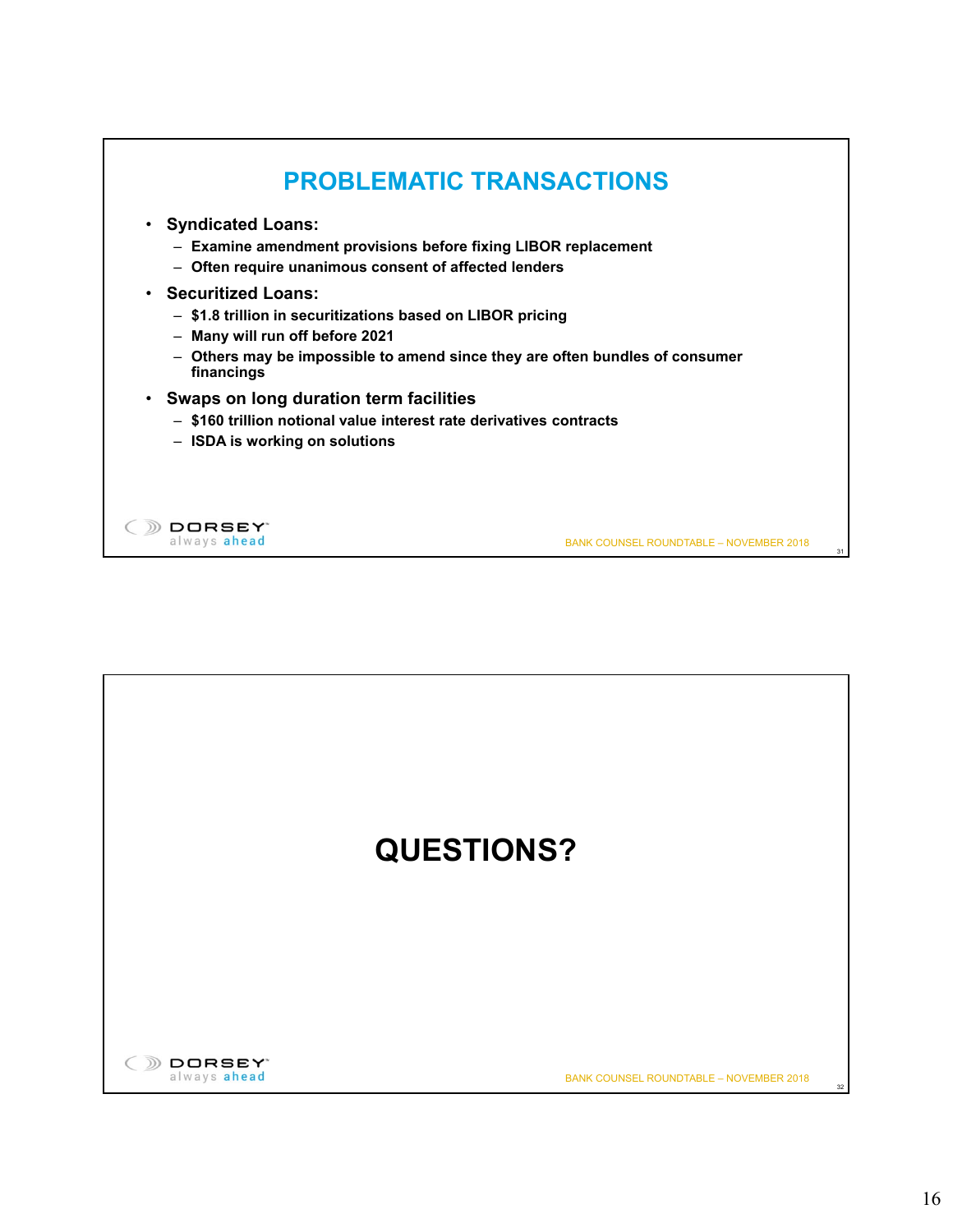

# **Issues in Syndicated Credit Agreements of Concern to Syndicate Members**



### **Syndicated Credit Review Syndicated credit transactions, generally:** • **Credit facility (revolving loans, term loans, swing line loans, letters of credit, etc.) issued under a** • **Single loan agreement,**  • **Documented and administered by an administrative agent, which facility is made to a borrower by**  • **Multiple lenders sharing pro rata on a pari passu basis. Syndicated Credit Review is a process by which a lender that is not the administrative agent reviews loan documentation for compliance with:** • **Credit approval,** • **Policies and procedures, and** • **Bank regulations.** ( ) DORSEY always ahead BANK COUNSEL ROUNDTABLE – NOVEMBER 2018 34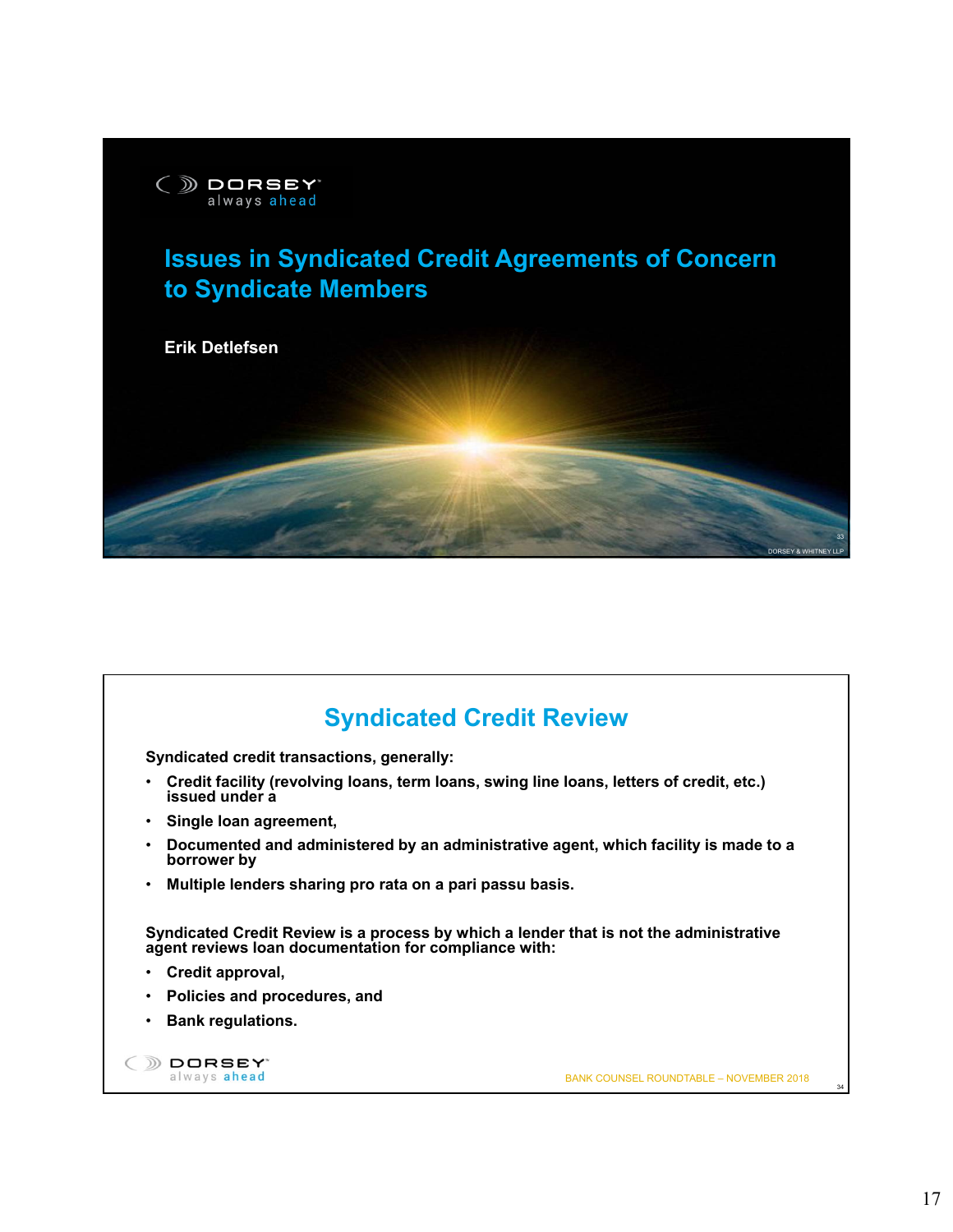

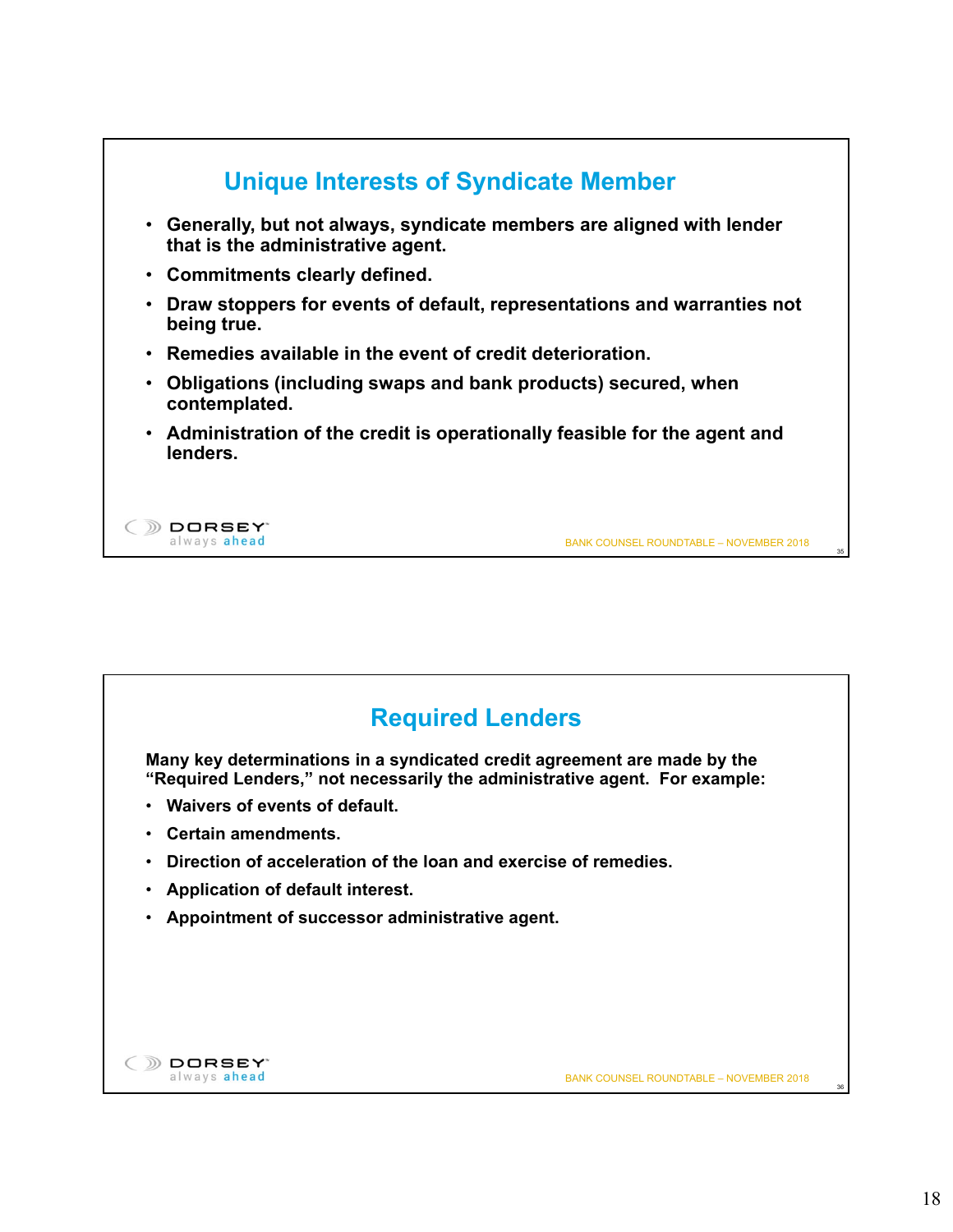

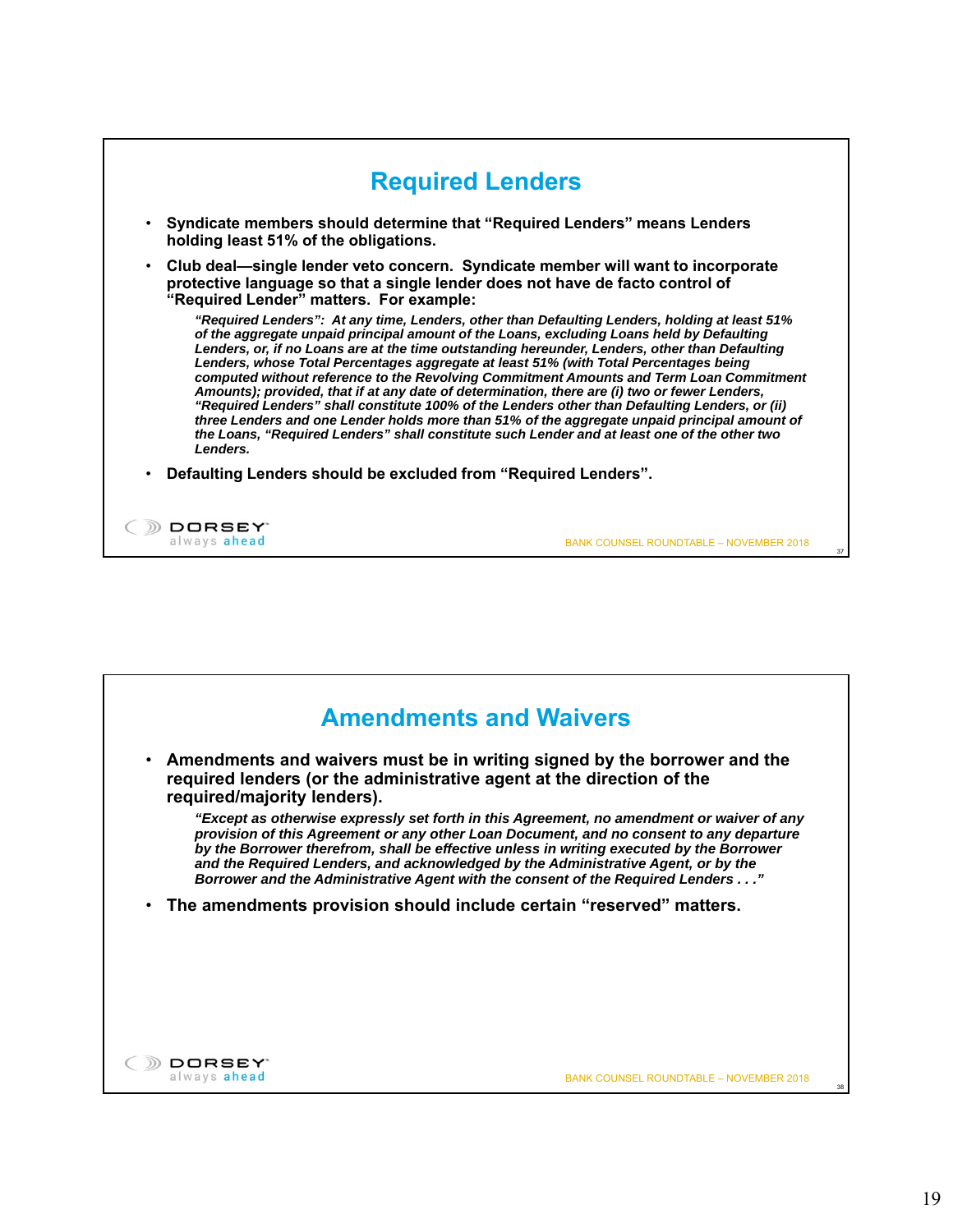

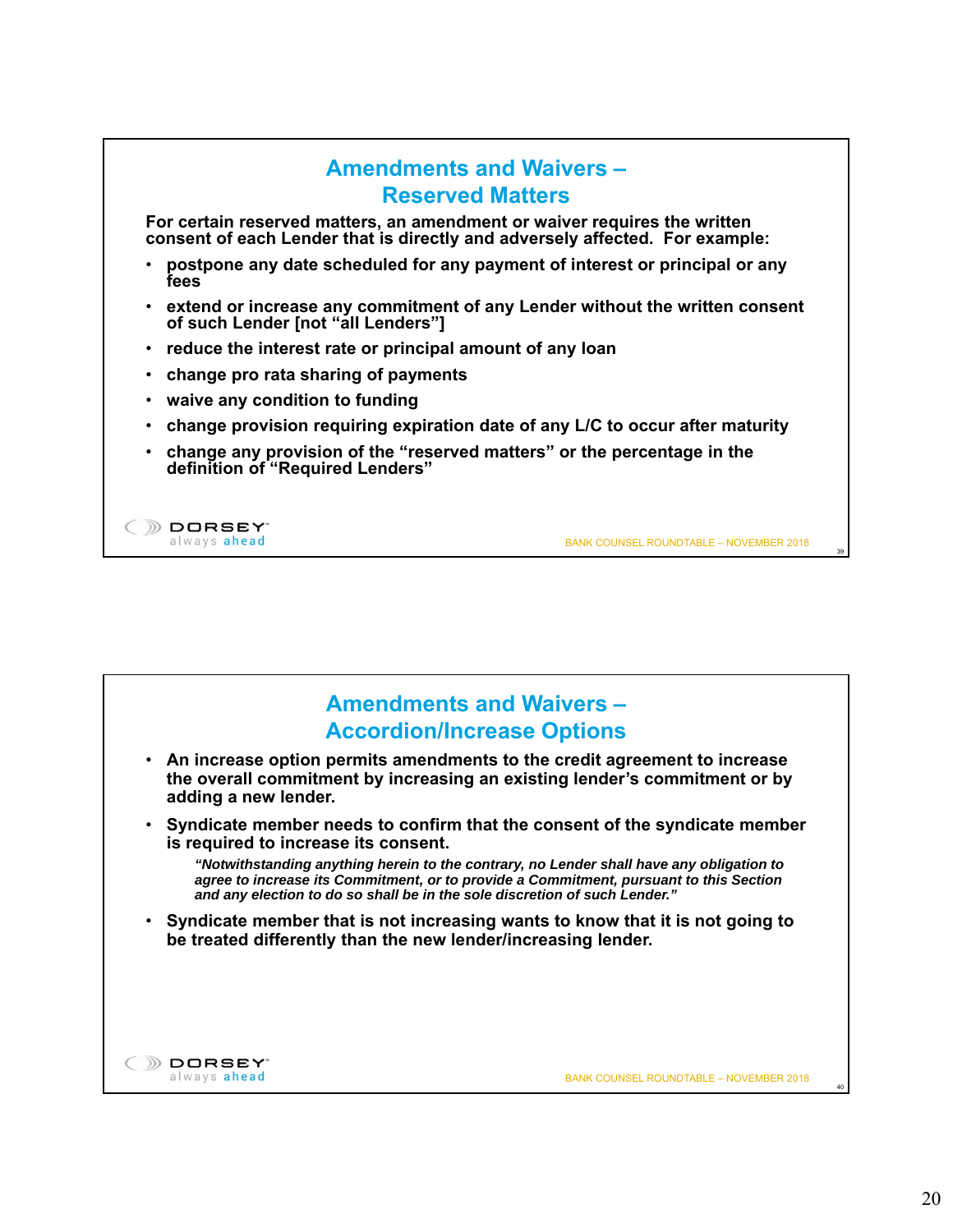

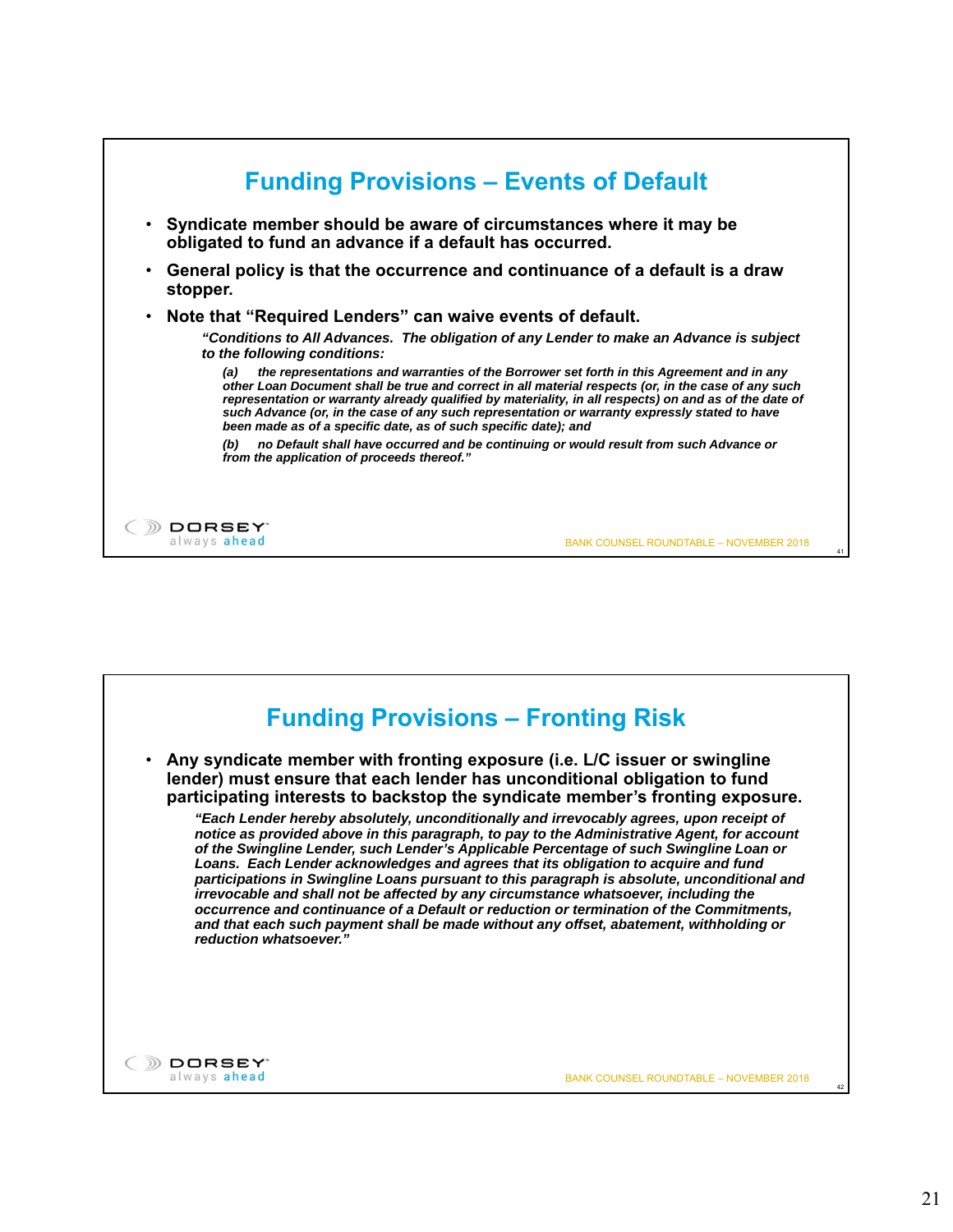

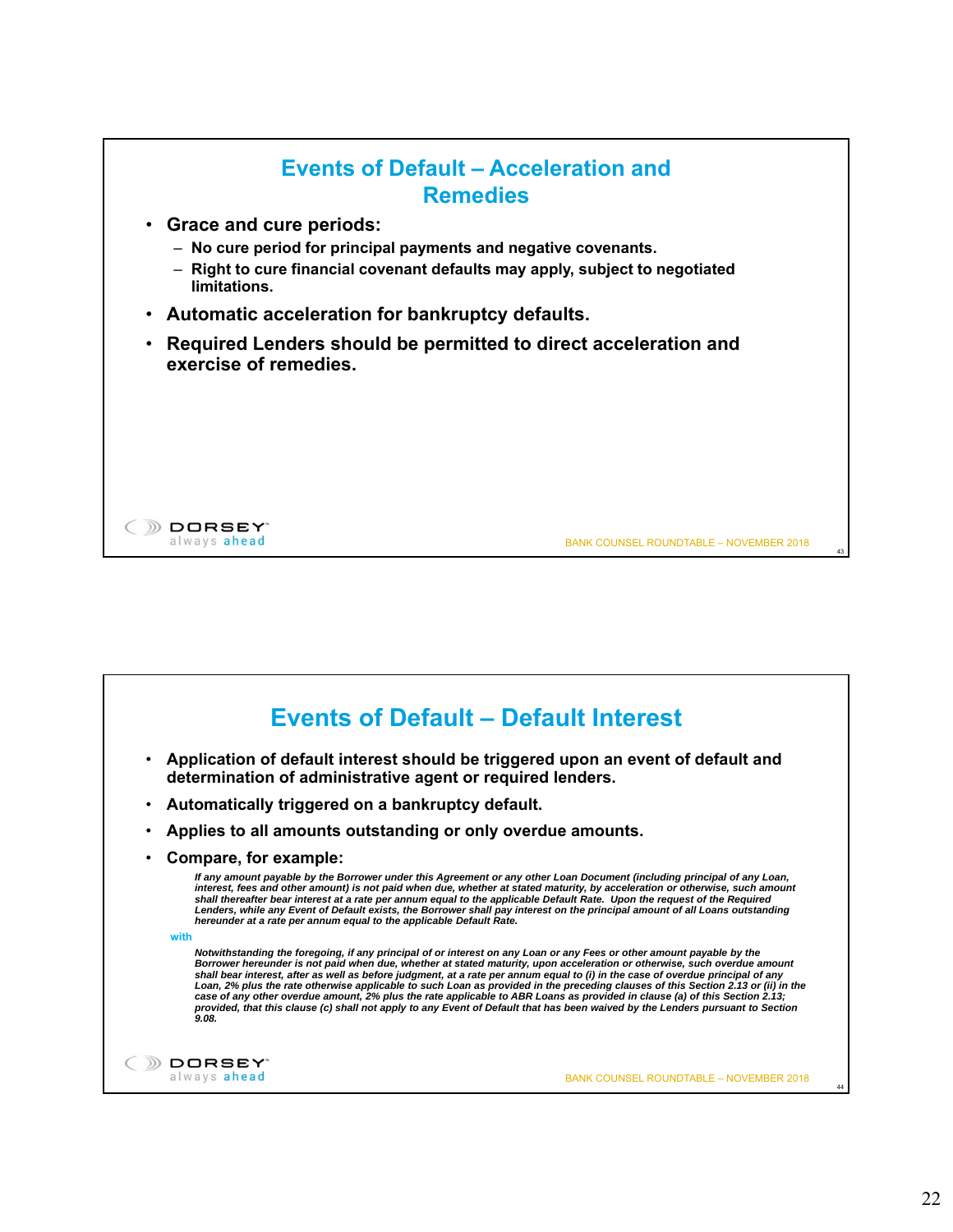

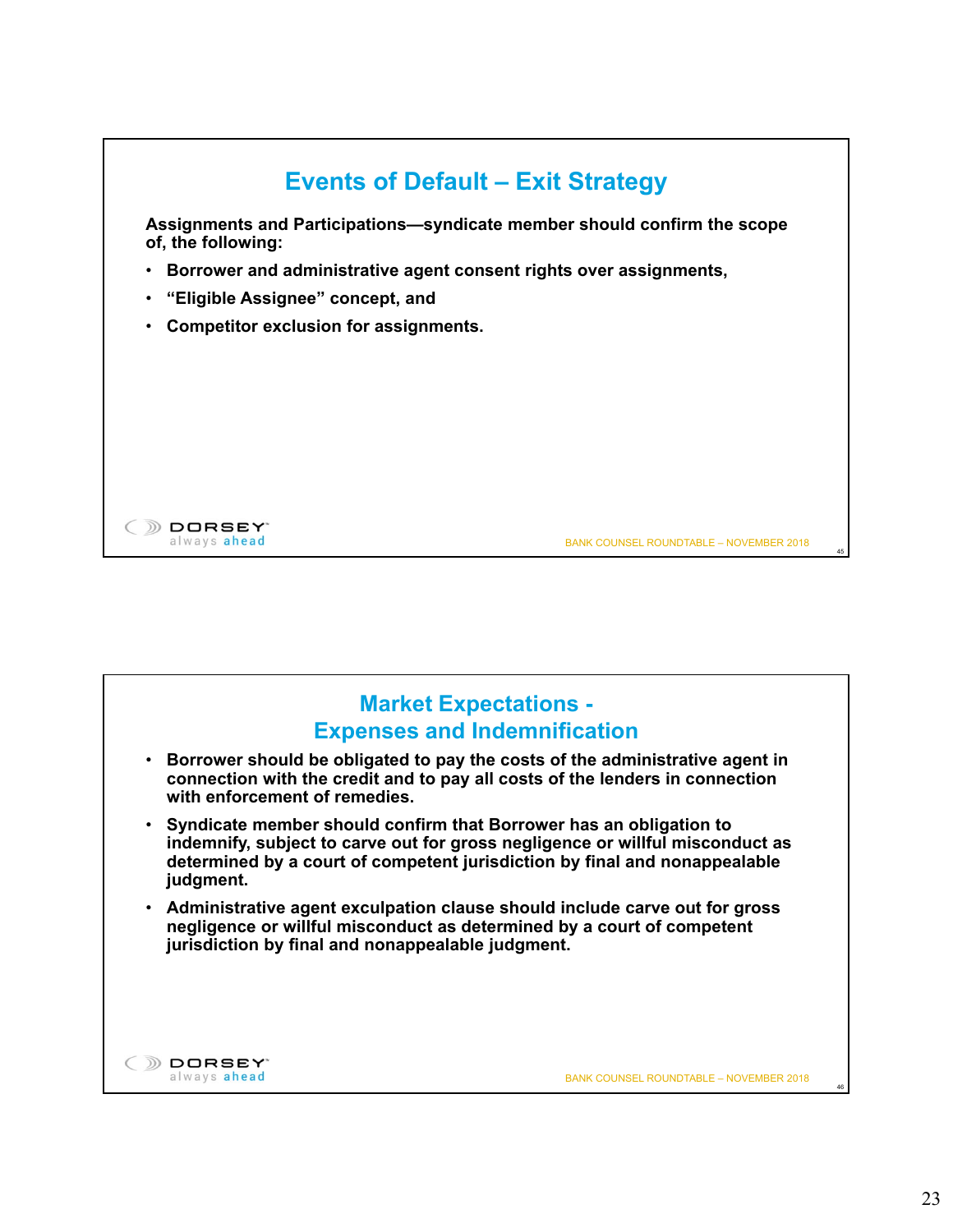### **Market Expectations – Negative Covenants**

- **Indebtedness**
- **Liens**
- **Fundamental Changes**
- **Dispositions**
- **Restricted Payments**
- **Investments**
- **Transactions with Affiliates**
- **Changes in Nature of Business**
- **Restriction on Use of Proceeds**
- **Financial Covenants**

DORSEY<sup>®</sup> always ahead

BANK COUNSEL ROUNDTABLE – NOVEMBER 2018

47

48

#### **Market Expectations – Sanctions and Anti-corruption Laws**

**Representations and Warranties that:**

- **Borrower and its related parties are not sanctioned persons.**
- **Borrower is in compliance with FCPA.**
- **Borrower has implemented policies and procedures to comply with sanctions and anticorruption laws.**

*None of the Borrower, any of its Subsidiaries or any director, officer, of the Borrower or any of its Subsidiaries is an individual or entity ("person") that is, or is owned or controlled by persons that are: (i) the [subject/target] of any sanctions administered or enforced by the U.S. Department of the Treasury's Office of Foreign Assets Control ("OFAC"), the U.S. Department of State, the United Nations Security Council, the European Union, Her Majesty's Treasury, or other relevant sanctions authority (collectively, "Sanctions"), or (ii) located, organized or resident in a country or territory that is, or whose government is, the subject of Sanctions (including, currently, Crimea, Cuba, Iran, North Korea, Sudan and Syria).*

*The Borrower, its Subsidiaries and their respective directors, officers and employees and, to the knowledge of the Borrower, the agents of the Borrower and its Subsidiaries, are in compliance with all applicable Sanctions and with the Foreign Corrupt Practices Act of 1977, as amended, and the rules and regulations thereunder (the "FCPA") and any other applicable anti-corruption law, in all material respects. The Borrower and its Subsidiaries have instituted and maintain policies and procedures designed to ensure continued compliance with applicable Sanctions, the FCPA and any other applicable anti-corruption laws.*



BANK COUNSEL ROUNDTABLE – NOVEMBER 2018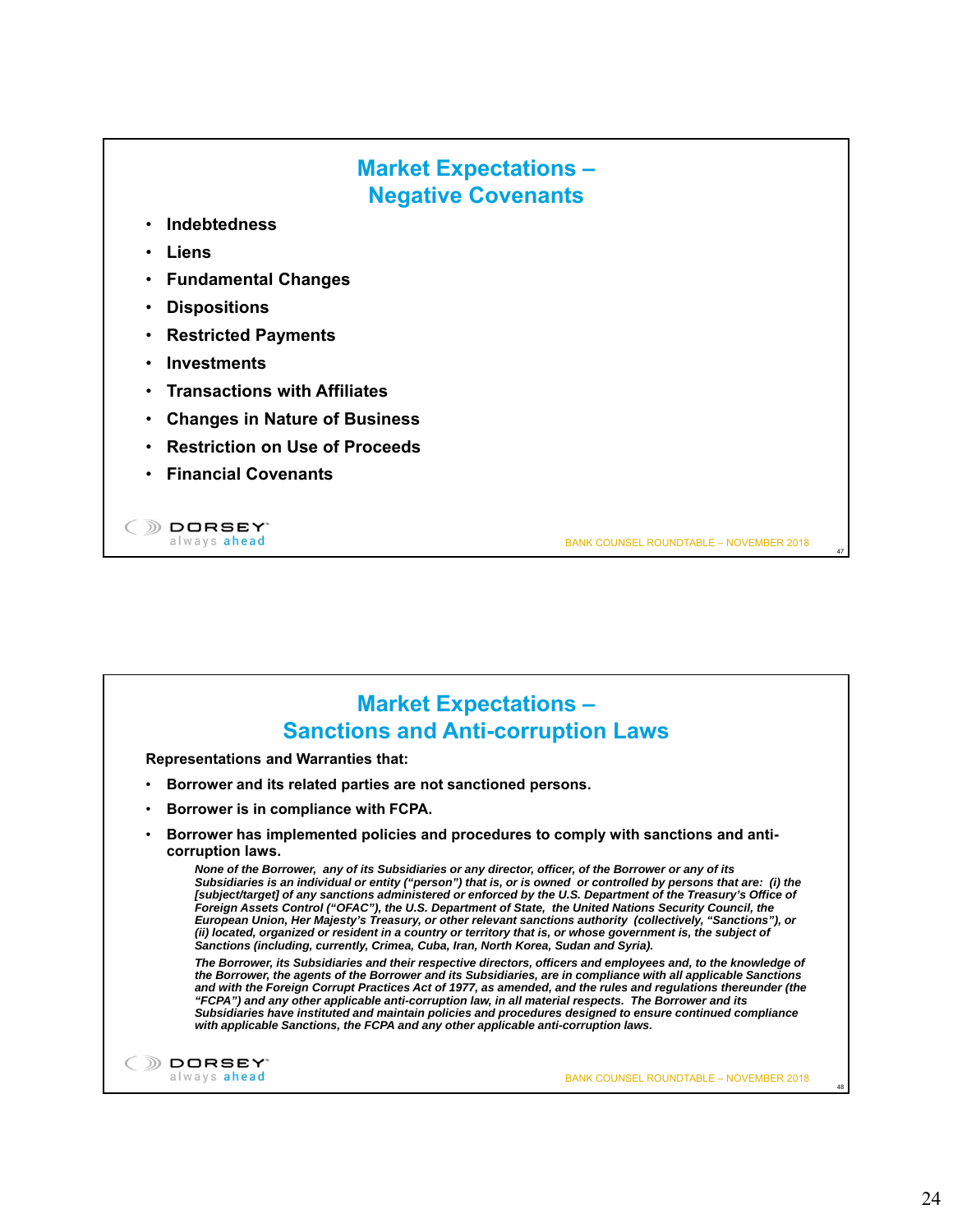